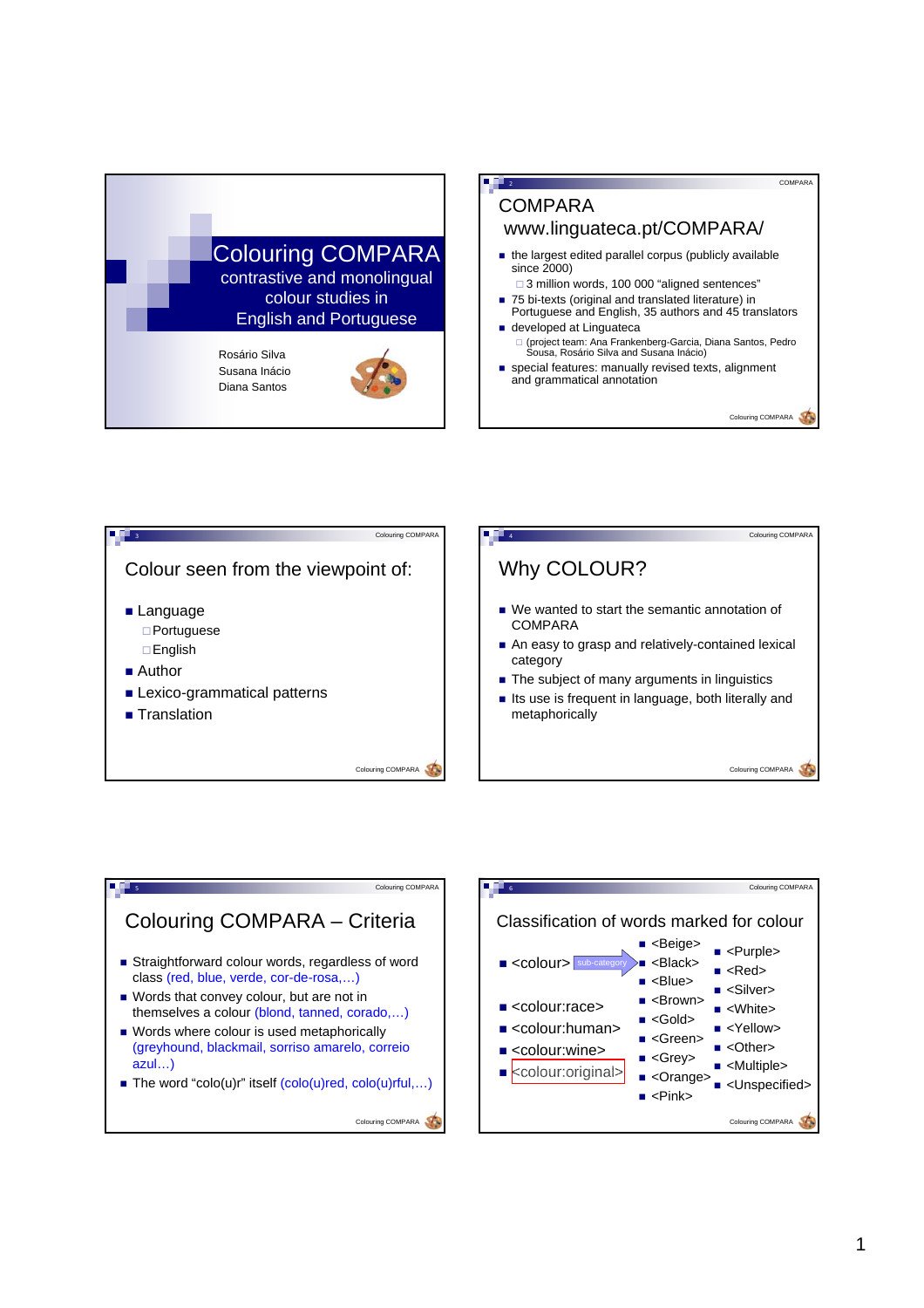## Mark-up examples

**7713** 

**Example of <colour>** The old one had a beard, **<colour><Blue> bluish </Blue></colour>** lips...

**Example of <colour:race>** Either yours or some other **<colour:race> white </colour:race>** man's.

**Example of <colour:human>** Marjorie **<colour:human> blushes </colour:human>**.

**Example of <colour:wine>** There was imported **<colour:wine> white </colour:wine>** wine and we had oysters.

Colouring COMPARA **Example of <colour:original>** The **<colour:original> black </colour:original>** sheep of the family.



4548 tokens, 427 types (not yet lemmatised)

Colouring COMPARA





| <b>English-speaking authors</b><br>(words) | <b>Colour types</b> | <b>Colour tokens</b> | Freq./1000 words<br>2.02 |  |
|--------------------------------------------|---------------------|----------------------|--------------------------|--|
| Barnes, Julian (59965)                     | 46                  | 121                  |                          |  |
| Carrol, Lewis (11089)                      | $\overline{7}$      | 11                   | 0.99                     |  |
| Conrad, Joseph (12162)                     | 19                  | 41                   | 3.37                     |  |
| Gordimer, Nadine (88027)                   | 92                  | 617                  | 7.01                     |  |
| Heller, Joseph (13252)                     | 12                  | 25                   | 1.89                     |  |
| Ishiguro, Kazuo (84847)                    | 23                  | 69                   | 0.81                     |  |
| James, Henry (47026)                       | 22                  | 65                   | 1.38                     |  |
| Lodge, David (184377)                      | 95                  | 534                  | 2.90                     |  |
| McEwan, Ian (41781)                        | 44                  | 103                  | 2.47                     |  |
| Poe, Edgar Allan (24411)                   | $\overline{7}$      | 20                   | 0.82                     |  |
| Shelley, Mary (20876)                      | 6                   | 12                   | 0.57                     |  |
| Trollope, Joanna (84363)                   | 101                 | 312                  | 3.70                     |  |
| Wilde, Oscar (25647)                       | 52                  | 166                  | 6.47                     |  |
| Zimler, Richard (61195)                    | 63                  | 212                  | 3.46                     |  |

| Portuguese-<br><b>Speaking authors</b> | Colour<br>types | Colour<br>tokens | Freq./<br>1000 | Portuguese-<br>speaking authors | Colour<br>types | Colour<br>tokens | Freq./<br>1000 |
|----------------------------------------|-----------------|------------------|----------------|---------------------------------|-----------------|------------------|----------------|
| (words)                                |                 |                  | words          | (words)                         |                 |                  | words          |
| A. Azevedo (39789)                     | 33              | 159              | 4.00           | Lídia Jorge (17363)             | 20              | 76               | 4.38           |
| A. Dourado (40910)                     | 51              | 364.5            | 8.91           | M. Assis (79987)                | 21              | 72               | 0.90           |
| C. C. Branco (15679)                   | 5               | 8                | 4151           | M. Almeida (11271)              | $\mathbf{8}$    | 13               | 1.15           |
| C. Buarque (20857)                     | 31              | 112.5            | 5.39           | Marcos Rey (18465)              | 19              | 53               | 2.87           |
| Eça Queirós (36716)                    | 36              | 255.5            | 6.96           | M. Carvalho (20837)             | 19              | 37               | 1.78           |
| Jô Soares (18526)                      | 13              | 43               | 2.32           | M.Sá-Carneiro (21853)           | 41              | 190              | 8.69           |
| Jorge Sena (42476)                     | 23              | 52               | 1.22           | Mia Couto (16002)               | 12              | 46               | 2.87           |
| José C. Pires (14892)                  | 17              | 34               | 2.28           | Osman Lins (17805)              | 30              | 103.5            | 5.81           |
| José Alencar (3197)                    | 10              | 33               | 1032           | Patrícia Melo (31282)           | 27              | 112.5            | 3.60           |
| José Agualusa (4749)                   | 9               | 19               | 4.00           | Paulo Coelho (41521)            | 13              | 29               | 0.70           |
| J. Saramago (63762)                    | 24              | 123.5            | 1.94           | R. Fonseca (58494)              | 32              | 174              | 2.97           |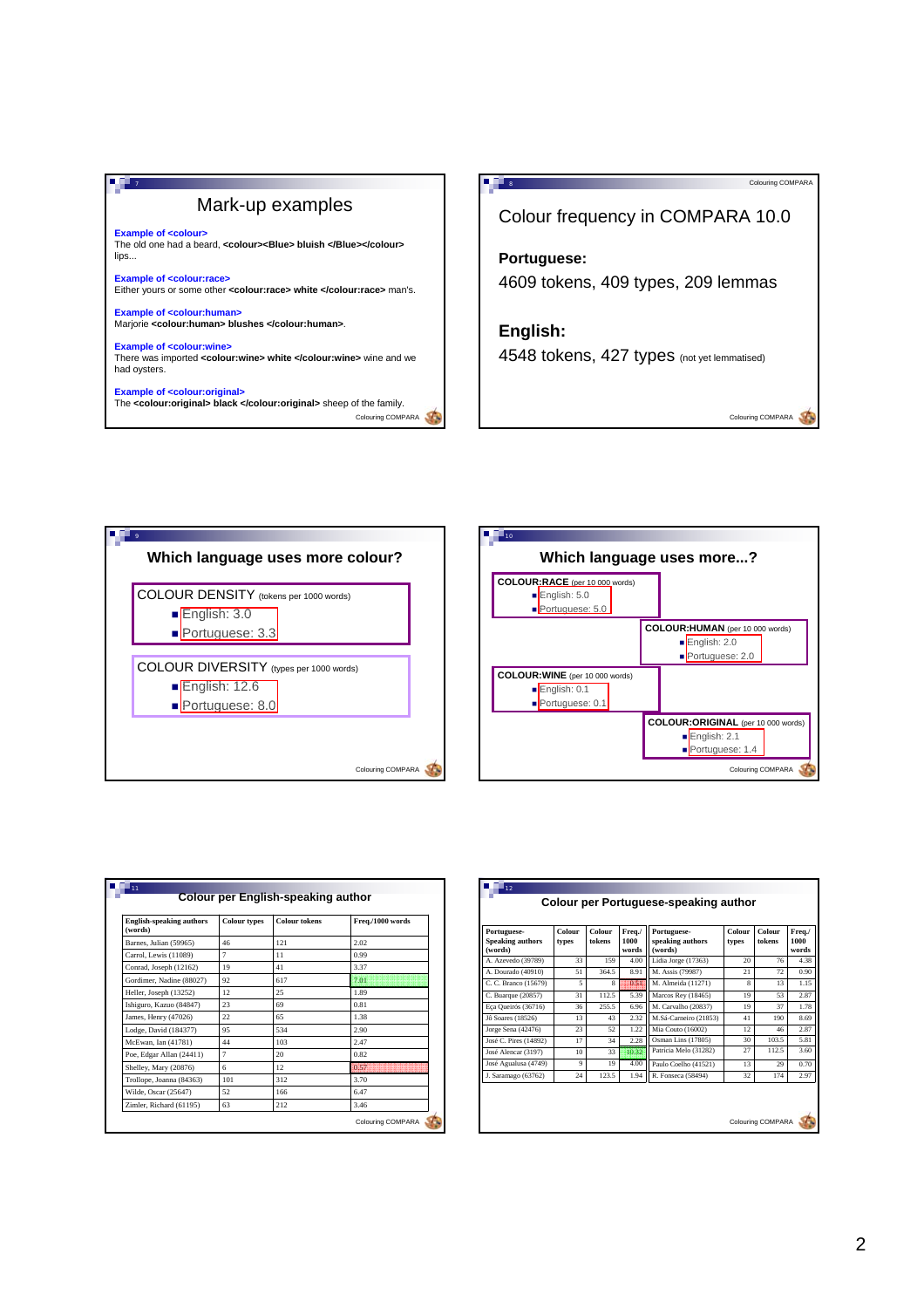

|                   | ΕN   |                                        | PТ    |                                                  |
|-------------------|------|----------------------------------------|-------|--------------------------------------------------|
| <b>ADJECTIVES</b> | 3721 | red-hot needle;<br><b>blue</b> balloon | 3221  | carro verde:<br>cetim preto                      |
| <b>NOUNS</b>      | 932  | hand-painted in<br>orange              | 1.377 | estou em pleno<br>azul, suspenso                 |
| <b>VERBS</b>      | 108  | she smiled and<br><b>blushed</b>       | 107   | as saladas<br>esverdinhavam à<br>hora do jantar. |
| <b>ADVERBS</b>    | 7    | she smiled rosily<br>and said          | 1     | purpureamente                                    |